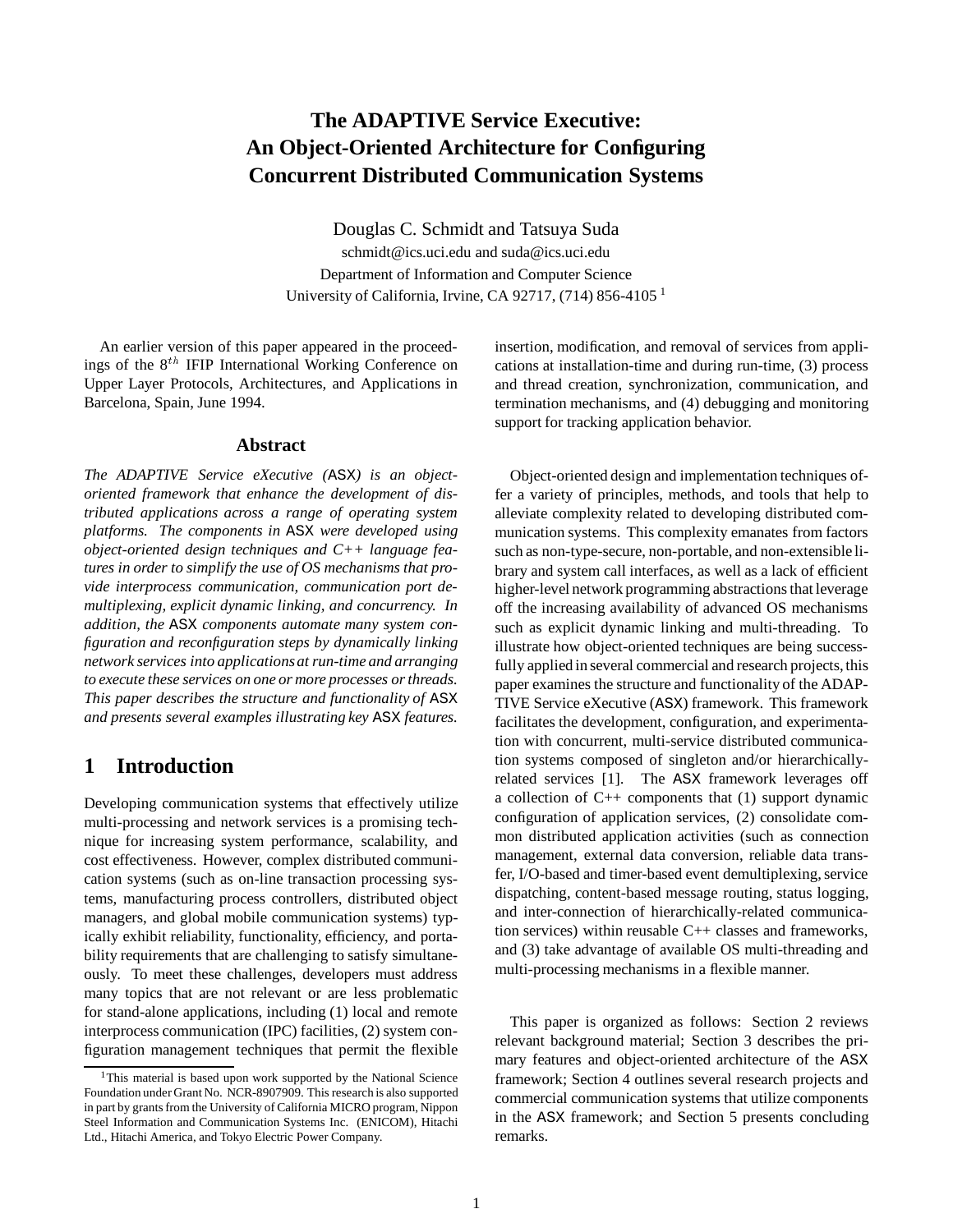# **2 Research Background**

Various strategies and tactics for developing highly configurable communication systems and distributed application frameworks have emerged in several research domains. The ASX framework incorporates concepts from several modular communication frameworks including System V STREAMS [2], the *x*-kernel [3], and the Conduit framework [4] from the Choices object-oriented OS (a survey of these and other communication frameworks appears in [5]). These frameworks all contain features that support the flexible configuration of communication systems (such as those based upon the Internet or ISO OSI reference models) by inter-connecting "building-block" protocol and service components. In general, these frameworks encourage the development of standard communication-related components (such as message managers, timer-based event dispatchers, demultiplexors [3], and assorted protocol functions [6]) by decoupling processing functionality from the surrounding framework infrastructure. As described below, the ASX framework contains additional features that further decouple system functionality from the concurrency mechanisms used to provide parallelism.

Another influential branch of research addresses broader policies for (1) reliably guidingthe reconfiguration of executing communication systems and (2) representing application state attributes as abstract data types to facilitate flexible service configuration [7], communication [8], and migration in heterogeneous and homogeneous [9] environments.

Another influential branch of research involves daemon control frameworks..2 Daemon control frameworks provide mechanisms that automate many tedious and error-prone activities associated with configuring and reconfiguring network daemons. These activities include (1) performing daemonization operations; (2) binding transport endpoints to communication ports; (3) demultiplexing events received on these ports; and (4) dispatching the appropriate handlers to process the events.

Two widely available daemon control frameworks are inetd [10] and listen [11], which are both distributed with System V Release 4 UNIX. Inetd and listen are multi-service daemon control frameworks that utilize a master dispatcher process to monitor a set of communication ports. Each port is associated with a communication-related service (such as the standard Internet services ftp, telnet, daytime, and echo). When a service request arrives on a monitored port, the dispatcher process demultiplexes the request to the appropriate pre-registered service handler. This handler performs the service and returns any results to the client requestor. Long-duration external services<sup>3</sup> (such as

ftp and telnet) are executed concurrently in separate slave processes. In addition, inetd may be configured to execute short-duration internal services (such as daytime and echo) iteratively within its master dispatcher process address space (note that listen does not provide this type of functionality).

Both inetd and listen have proven to be quite useful in practice. However, these daemon control frameworks were developed without adequate consideration of objectoriented techniques (such as class-based encapsulation, inheritance, dynamic binding, and parameterized types) and advanced OS mechanisms (such as explicit dynamic linking and multi-threading). This fact complicates component reuse and limits functionality. For example, the standard version of inetd is written in C and its implementation is characterized by a proliferation of global variables, a lack of information hiding, and an algorithmic decomposition that deters fine-grained reuse of its internal components. Furthermore, neither inetd nor listen provide automated support for (1) dynamically linking services into the address space of their master dispatcher processes at run-time or (2) executing these services concurrently via one or more threads. Therefore, developers who want their services to benefit from these advanced OS mechanisms must manually program them into their network daemons.

# **3 The ADAPTIVE Service eXecutive (ASX) Framework**

Object-oriented application frameworks are becoming increasingly popular as a means to simplify and automate the development and configuration process associated with complex domains such as graphical user interfaces, databases, and distributed communication systems. An application framework is characterized by an integrated collection of components that cooperate to define a reusable architecture for a family of related applications [12]. Frameworks are distinguished from conventional class libraries in several ways:

- The components constituting a framework are integrated together to address a particular problem domain. In contrast, class library components (such as classes for Strings, complex numbers, arrays, bitsets, etc.) are often developed to be domain independent
- Complete communication systems may be formed by inheriting from and/or customizing existing framework components, rather than simply invoking methods provided in a class library. Inheritance enables the features of a framework class to be shared automatically by its descendant classes. It also allows the framework to be extended transparently without affecting the original code. Developers often interact with an application framework by inheriting basic functionality from its existing scaffolding and overriding certain virtual methods to perform application-specific processing.

<sup>2</sup>A daemon is a single operating system (OS) process that executes on a host machine in the "background" (*i.e.,* disassociated from any controlling terminal) [10].

<sup>3</sup>An *external service* is executed in a different process address space than the master dispatcher process that received the request. An *internal service*, on the other hand, is executed within the same address space as the dispatcher process.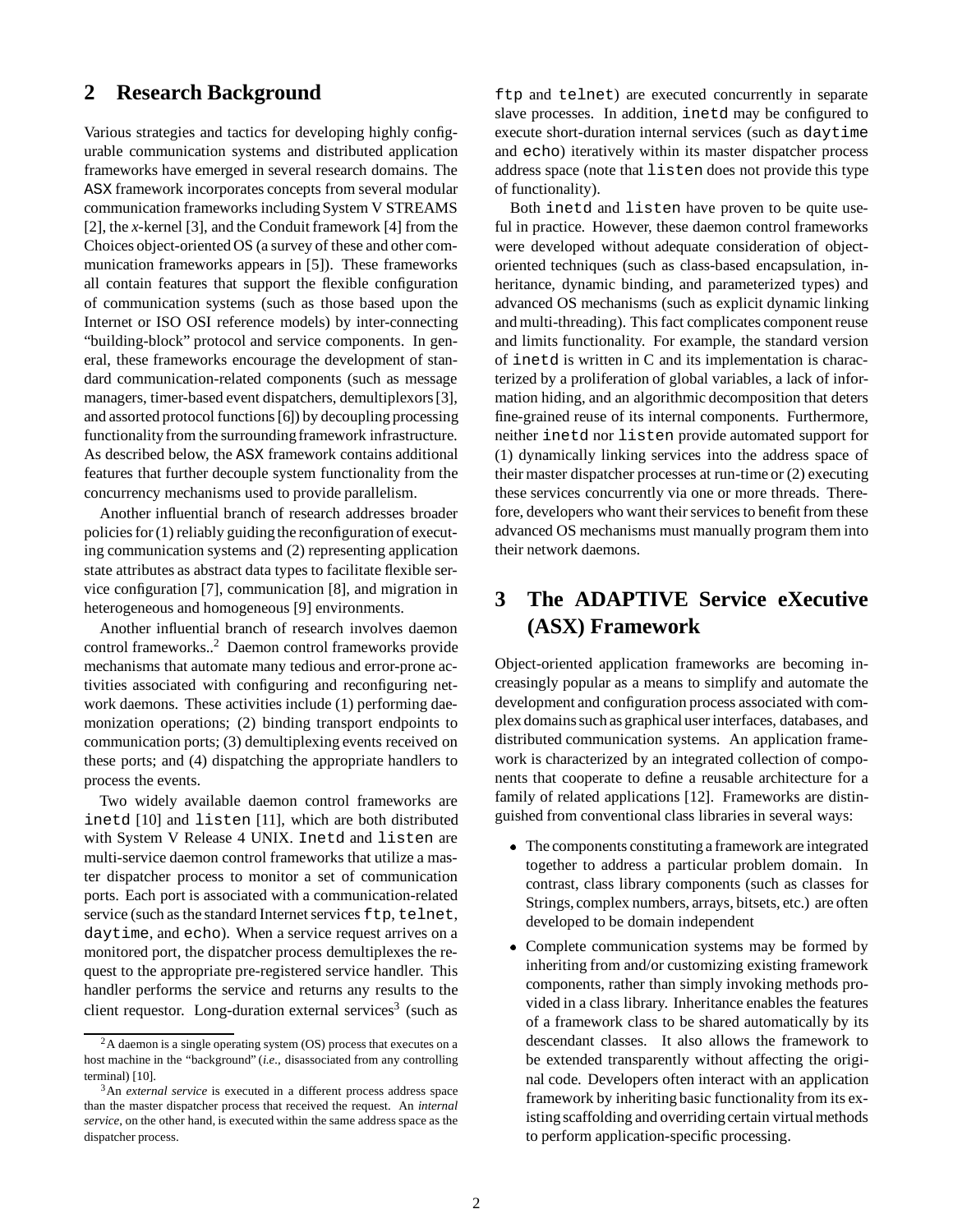At run-time, the framework is usually responsible for managing the event-loop(s) that provide the default flow of control within an application. The framework determines which set of framework-specific and applicationspecific methods to invoke in response to external events (such as messages arriving on communication ports).

The ADAPTIVE Server eXecutive (ASX) is an objectoriented framework that is specifically targeted for the distributed application domain. In particular, this framework simplifies the construction of distributed communication systems by improving the modularity, extensibility, reusability, and portability of both the application-specific services and the underlying OS concurrency, IPC, and demultiplexing mechanisms that these services rely upon. The primary components in the ASX framework consist of C++ classes and other class categories that may be combined flexibly via inheritance, template instantiation, and object composition. The following section describes the key features of the ASX framework and outlines its primary architectural components.

### **3.1 The** ASX **Framework Features**

The ASX framework provides the features described below.

#### **3.1.1 Reusable, Application-Independent Components**

The ASX framework integrates a collection of reusable communication-related components [13] that handle common distributed application activities such as port monitoring; message buffering, queueing, and demultiplexing; service dispatching; local/remote interprocess communication; concurrency control; and application configuration, installation, and run-time service management. The use of objectoriented techniques and C++ features enhance the reusability and extensibility of these ASX components.

To implement these features, the ASX framework leverages off the multi-threading and explicit dynamic linking facilities available in operating systems such as UNIX and Windows NT [14]. When combined with the use of  $C++$ language features such as templates, inheritance, and dynamic binding, the reusable ASX components facilitate the development of clients and servers that often may be updated and extended without modifying, recompiling, relinking, or even restarting existing applications. For example, as illustrated in Section 4, distributed communication systems may be developed incrementally by inheriting, composing, and customizing the existing suite of ASX components that support the dynamic configuration and concurrent execution of application services [1].

### **3.1.2 Support for Highly-Decoupled System Architectures**

The ASX framework enhances the flexibility and extensibility of distributed communication systems by decoupling application service functionality from the following system characteristics:

#### **System Structure:**

- The type and number of services associated with each process. In particular, the ASX framework supports both single-service and multi-service applications.
- The point of time at which the service(s) are configured into an application. A class category within ASX called the Service Configurator [1] is used to encapsulate OS explicit dynamic linking mechanisms. This enables services to be configured into ASX-based applications either (1) *statically* (at compile-time or linktime) or (2) *dynamically* (when an application first begins executing or even while it is running). Moreover, the choice between static and dynamic configuration may be deferred until installation-time.
- The order in which hierarchically-related services are combined into an application. Each service is represented as a distinct set of independent objects that communicate by passing messages. These objects may be joined together in essentially arbitrary configurations to satisfy applications requirements and enhance component reuse.

#### **Communication Mechanisms:**

- The underlying IPC mechanisms used to communicate with participating clients and servers. The IPC SAP [15] class library encapsulates the socket, TLI, STREAM pipe, and named pipe mechanisms via an object-oriented interface.
- The I/O-based and timer-based event demultiplexing mechanisms used to dispatch incoming connection requests and data onto the appropriate applicationspecified service. A sub-framework within ASX called the Reactor [16] portably encapsulates both the select and poll I/O demultiplexing system calls via an object-oriented interface.

#### **Execution Agents:**

- The type and number of execution agents and process architectures used to perform services at run-time. Developers may select between user-level and kernel-level process and thread execution agents.
- The ASX framework provides a set of classes and tools that enable flexible selection from among several message-based and task-based *process architectures*[5]. A process architecture binds units of application service processing (such as layers, functions, connections, messages, etc.) with one or more CPUs [17]. The choice of process architecture significantly affects key sources of distributed application performance overhead (such as memory-to-memory copying and data manipulation,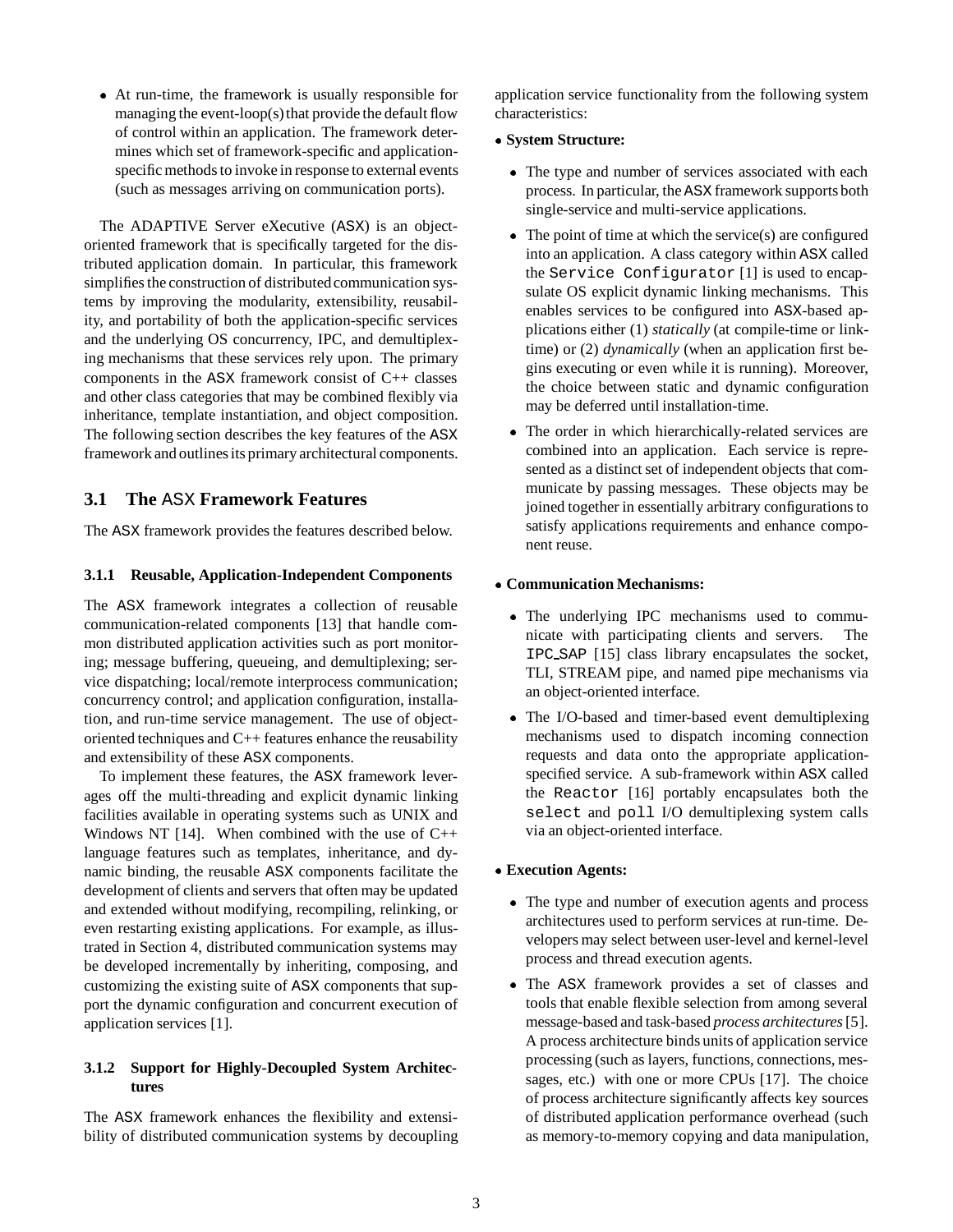

Figure 1: C++ Components in the ASX Framework

context switching, scheduling, and synchronization), and also influences demultiplexing strategies and protocol programming techniques [3]. The process architecture components in ASX also support *multiple service invocation semantics*, where application service processing may be performed concurrently via either synchronous and/or asynchronous techniques. Section 3.3 describes the process architecture support in the ASX framework in greater detail.

The ASX framework enables applications to avoid prematurely committing to the structural, communication mechanism, and execution agent system charactistic described above until late in the development cycle (*i.e.,* during installation-time or run-time). By deferring these decisions, application portability, reusability, and extensibility is enhanced. For example, decoupling design and implementation choices until sufficient information is available helps tailor distributed communication system service configurations to specific application requirements, OS platform characteristics, and network conditions.

### **3.2 The Architecture of the** ASX **Framework**

This section briefly describes the primary  $C_{++}$  components in the ASX framework (illustrated in Figure 1). To avoid gratuitouslyrenaming familiar terminology, many C++ class names in the ASX framework correspond closely with functionally equivalent components available in System V STREAMS. In addition, most ASX class interfaces are also relatively similar to their STREAMS counterparts, though C++ inline accessor/mutator functions are generally used in lieu of accessing class data fields directly. However, the implementation techniques used in ASX are significantly different, with an emphasis on supporting flexible service configuration and concurrency control for distributed communication systems running on multi-processor platforms. For instance, to reduce the likelyhood of deadlock and to simplify intra-Stream flow control, the ASX framework's process architecture components completely re-engineer the coroutine-based, "weightless" service processing mechanisms used in STREAMS [18]. A weightless process does not execute on its own separate run-time stack. Therefore, it may not suspend execution to wait for resources to become available or events to occur, which greatly complicates programming and increases the potential for deadlock.

The remainder of this section discusses the primary components of the ASX framework in detail.

 **The STREAM Class:** In ASX, the STREAM class provides applications with aget/put-style interface for sending and receiving data and control messages on a Stream. The STREAM class is also the primary unit of application service configuration for a particular instance of a Stream. This class implements the interconnection logic required to insert and remove service processing Modules into and from a Stream concurrently and correctly at run-time.

 **The Module Class:** The Module class is the primary unit of interconnection for clustering one or more application services together in a Stream. By default, two standard Modules (the Stream Head and the Stream Tail) are installed automatically when a Stream is opened. These Modules interpret standard control messages that circulate through a Stream at run-time. For incoming messages, the Stream Tail class typically transforms packets from network devices or pseudo-devices into a canonical message format recognized by other components in a Stream (it performs the opposite transformation for outgoing messages). Likewise, the Stream Head class provides message creation and buffering capabilities between an application and a Stream. I/O between an application and a Stream is synchronous when the Stream Head Module appears at the top of a Stream. However, if the Stream Head is omitted, messages percolating up a Stream are delivered into the address space of an application asynchronously. Each instance of a Module contains two Tasks: one handles "read-side" processing for incoming messages and the other handles "write-side" processing for outgoing messages.

 **The Task Class:** Each Task contains (1) a Message List that enables queueing of messages, (2) a pointer to its adjacent Task on a Stream, (3) a back-pointer to its enclosing parent Module (which enables it to locate its sibling), and (4) a number of standard utility methods that maintain and mediate access to the internal state of a Task. Several methods in the Task class are defined as *pure vir-*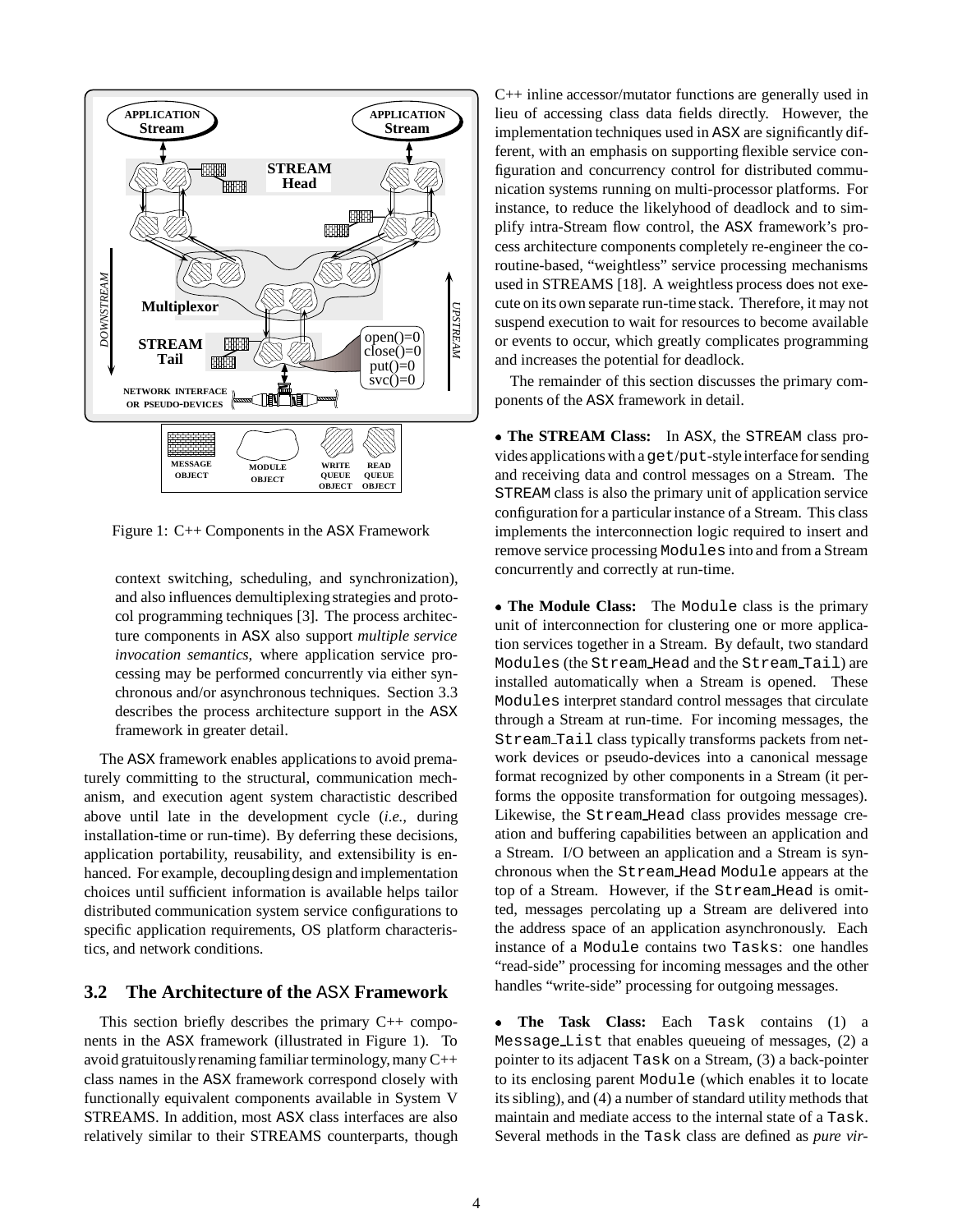*tual functions* 4, which ensures that derived subclasses will provide the requisite data structures and application service functionality. For example, derived subclasses must supply open and close methods that perform application-specific Task initialization and termination activities (such as allocating and releasing per-session control blocks and private synchronization objects). Likewise, subclasses must also define a put method, which performs service processing synchronously when a message arrives from an adjacent Task. In addition, a subclass may optionally provide a svc method to handle service processing asynchronously. Selecting between these alternatives depends on certain installation-time and run-time factors such as the choice of process architecture and the current availability of chronically scarce shared resources like Message Blocks.

 **The Message List Class:** The Message List class provides a thread-safe message buffering facility built upon the underlying Message Block class (which itself is a linked list of one or moreMessage Blockobjects that form a complete message). A "simple" message contains a single Message Block and a "composite" message contains multiple Message Blocks linked together. The overhead resulting from passing Message Blocks between Tasks is minimized by passing pointers to messages rather than copying data. Each Message List contains a spin lock that prevents race conditions when Message Blocks are enqueued and dequeued concurrently by multiple threads. In addition, each Message List contains a pair of condition variables (named notfull and notempty) that implement flow control between adjacent Tasks. When one Task attempts to insert a Message Block into a neighboring Task that has reached its high watermark, the wait operation it performs on the notfull condition variable atomically relinquishes the CPU and sleeps awaiting flow control conditions to abate. When the number of bytes in the flow controlled Message List falls below its low watermark, the blocked Task is automatically signaled to resume its execution.

 **The Multiplexor Class:** The Multiplexor class provides mechanisms that enable layered application services to demultiplex messages between one or more Modules in a Stream. Multiplexors are implemented as a C++ template class parameterized by an external identifier. This external identifier is used to instantiate a Map Manager template that performs efficient intra-Stream message routing. Each Map Manager object contains a set of Modules that may be linked above and below a Multiplexor in essentially arbitrary configurations. Although layered multiplexing and demultiplexing is generally disparaged for high-performance communication systems, most conventional communication models involve some form of multiplexing, so the ASX framework provides mechanisms that support it.

 **The Service Configurator Class Category:** The ASX framework uses the Service Configurator described in [1]. The Service Configurator is centered around the Service Config class illustrated in Figure 2  $(3)^5$ , which integrates the Service Object, Service Repository, and Reactor components as described below:

- **The Service Object Abstract Base Class** The Task class is derived from the Service Object class, which provides interfaces that allow developers to specify the information necessary to support automatic dynamic linking and service initialization at run-time [1]. As shown in Figure 2 (1), the Service Object class itself inherits from the Event Handler base class. When used in conjunction with the Reactor described below, the Event Handler base class provides automatic I/O port demultiplexing and service dispatching for application-specific Tasks that communicate with external processes and/or devices.
- **Standard Subclasses of Service Object** The Service Configurator contains a library of standard components that inherit from Service Object. These standard components perform the service invocation and service directory mechanisms described below. Services that want to use these mechanisms may inherit from the Eager Spawn, Lazy Spawn, Process Spawn, Thread Spawn, Link Spawn, or Service Manager subclasses illustrated in Figure 2 (2).

The Eager Spawn subclass pre-spawns one or more processes or threads at application creation time. These "warm-started" execution agents form a pool that helps improve response time by reducing service startup overhead when requests arrive from clients. Depending on factors such as number of available CPUs, current machine load, or the length of a client request queue, this pool may be expanded or contracted dynamically.

The Lazy Spawn subclass does not immediately spawn a process when a client request is received. Instead, a timer is set and the request is handled iteratively by the application. However, if the timer expires a new slave process is automatically spawned to continue processing the service independently from the master dispatcher process [21].

The Process Spawn subclass implements the external service process invocation functionalityprovided by inetd and listen. It operates by spawning a new slave process "on-demand" in response to the arrival of client requests. The slave process then performs the

<sup>&</sup>lt;sup>4</sup>Pure virtual functions are a  $C_{++}$  feature that provide only abstract interfaces, without any accompanying definitions [19]. Subclasses *must* subsequently provide these definitions before objects may be instantiated.

<sup>5</sup>These components and their relationships are illustrated via Booch notation [20]. Dashed clouds indicate classes and directed edges indicate inheritance relationships between these classes. Solid clouds indicate one or more class objects and nesting indicate composition relationships between these objects (*cf.* Figure 1).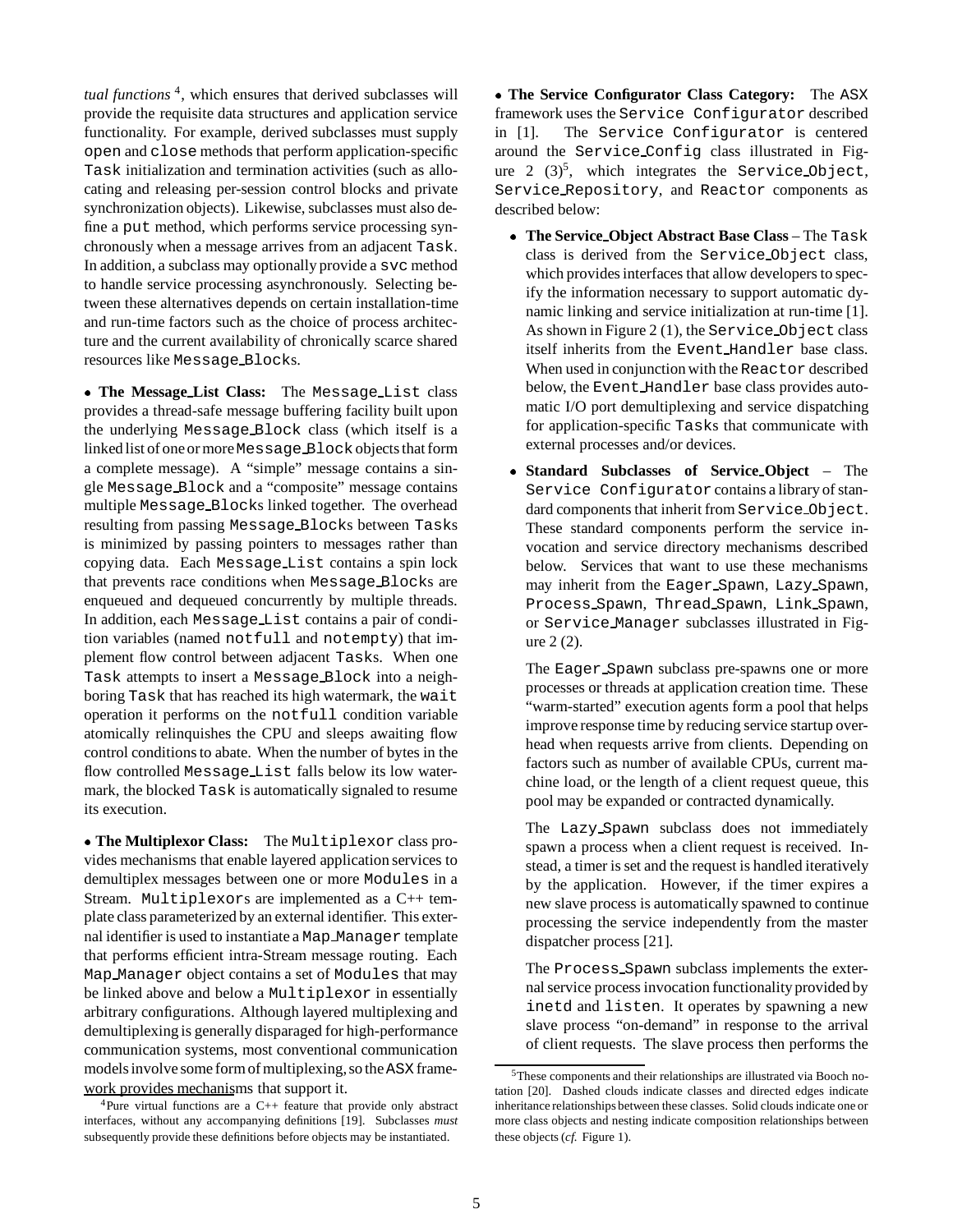

Figure 2: Component Relationships for the Service Configurator Framework

service request in its own separate address space – terminating when the request is complete. Spawning a process on-demand helps to reduce the consumption of OS resources, at the expense of higher costs for initially starting a service.

The Thread Spawn subclass implements service spawning techniques that are often more efficient than the process invocation method used by inetd and listen. Rather than using fork and exec to create a separate process on a per-request basis, the Thread Spawn class creates a separate thread. This thread executes its associated service to completion and then exits.

The Link Spawn subclass dynamically links and executes a new service *without* spawning a new process or thread. This allows services to be loaded and unloaded on demand, rather than being pre-loaded during daemon initialization. The Link Spawn subclass is implemented by (1) dynamically linking an object file, (2) obtaining the entry-point of the appropriate Service Object in this file, and (3) invoking the service to perform the client request. Upon completion, the service installed by Link Spawn may be automatically removed by closing the Service Object and unlinking the object file from the daemon's address space.

The Service Manager subclass enables local and remote clients to determine which services are currently offered by a network application. During application configuration, a Service Manager object

may be registered at a well-known communication port accessible by clients. When a client requests a list of enabled application services, the handle input method in the Service Manager invokes the iterator for the Service Repository class (described below). This iterator is used to generate a complete listing of developer-supplied information that describes each enabled service. This listing is transferred back to the client to indicate both the address format and the transport protocol required to contact application services.

 **The Service Repository Class** – To simplify administration of single-service and multi-service applications, it is necessary to individually and/or collectively control and coordinate the Service Objects that comprise an application's current suite of active services. The Service Repository is an object manager that coordinates local and remote queries and updates involving the services offered by an ASX-based application. A search structure within the object manager binds service names (represented as ASCII strings) with instances of composite Service Objects (represented as C++ object code). A service name uniquely identifies an instance of a Service Object stored in the repository. As illustrated in Figure 2 (3), the Service Repository also contains methods that load, (re)enable, disable, or remove Modules and Multiplexors from an application statically and/or dynamically, based upon notification from external events (such as signals or control messages).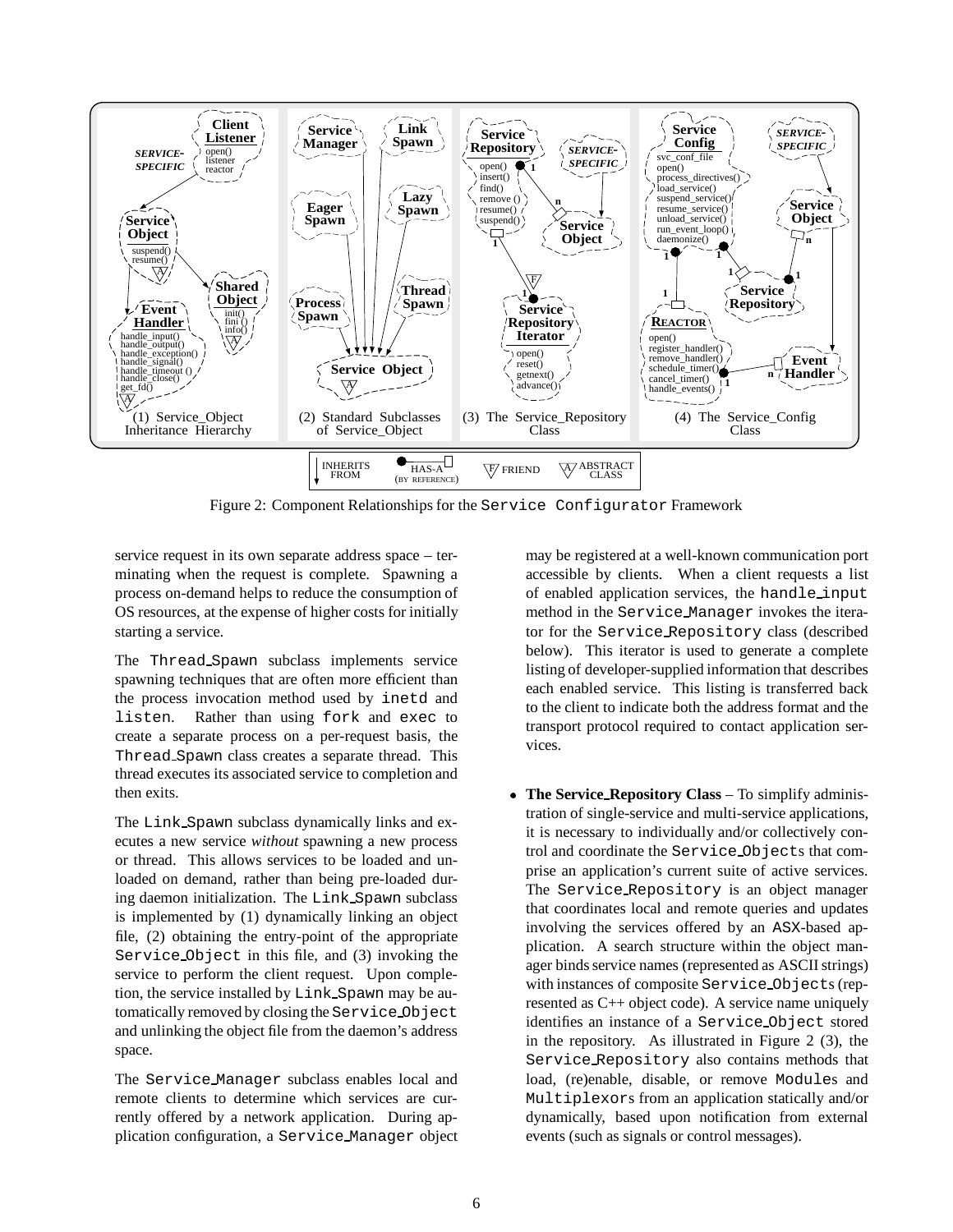- **The Reactor Class Category** The Reactor is an extensible event demultiplexing and service dispatching framework that portably encapsulates and enhances the functionality of the UNIX select and poll I/O demultiplexing mechanisms. An instance of the Reactor is provided within the ASX framework to automate the registration and dispatching of services within one or more Streams. Typically, these services interact with external I/O devices (such as network controllersand serial-line drivers). The Reactor integrates the demultiplexing of I/O descriptor-based events together with timer-based events via the uniform service dispatching interface provided by the Event Handler base class. Application-specific subclasses define composite objects by inheriting and refining this interface. As shown in Figure 2 (4), the Reactor also contains a set of methods that register, remove, schedule, and expire I/O-based and timer-based objects. When an object is registered by an application, the Reactor extracts the underlying I/O descriptor from the object and stores it (along with descriptors from other registered objects) into a data structure passed to select or poll. When events associated with registered objects occur at run-time, the Reactor automatically dispatches the appropriate method(s) of the activated objects, which then perform applicationspecific services.
- **The Service Config Class** The Service Config class shown in Figure 2 (4) integrates the other components in the Service Configurator to facilitate the static and/or dynamic configuration of concurrent, multi-service communication systems.

Figure 3 illustrates several representative architectural configurations of ASX components within a distributed environment. Figure 3 (1) depicts a client application that utilizes ASX components to manipulate I/O messages sent and received on one or more network devices. Figure 3 (2) portrays a server application composed of several inter-connected, *layered* services. Figure 3 (3) illustrates an rwho daemon configuration involving*singleton* services that are not related hierarchically nor inter-connected.

### **3.3 Flexible Process Architecture Support**

The ASX framework is designed to decouple operations that implement service functionality from the (1) execution agents, (2) concurrency control mechanisms, and (3) service invocation semantics used to implement particular process architectures such as message-based parallelism and taskbased parallelism [22]. The following techniques are used by the ASX framework to accomplish this decoupling:

 **Multi-level Concurrency Model:** The ASX framework leverages off the multi-level concurrency model provided by the underlying SunOS 5.3 process and thread management facilities [14]. The semantics of the SunOS synchronization objects (such as mutex and condition variables, counting semaphores, and readers/writer locks) offer equivalent semantics when used within threads spawned via one of the following two modes:

- 1. *Bound threads* which map 1-to-1 directly onto kernel threads. Bound threads permit independent services to execute in parallel on multiple CPUs. However, a context switch is generally required to reschedule bound threads and most synchronization operations require OS kernel intervention.
- 2. *Unbound threads* which are multiplexed in an <sup>n</sup>-to-<sup>m</sup> manner atop one or more kernel threads by a hybrid user/kernel-level thread run-time library. This library schedules, dispatches, and suspends unbound threads, while attempting to minimize kernel involvement. Depending upon the number of kernel threads that an application and/or library associates with a process, one or more unbound threads may execute on multiple CPUs in parallel.

The ASX framework employs this multi-level concurrency model to flexibly support several flavors of parallelism with minimal impact on a process architecture's overall structure. For example, the parallelism obtained directly via bound threads is useful for simultaneously performing presentation layer conversions on multiple messages using multiple CPUs. These operations benefit significantly from direct parallelism since they involve almost no inter-thread communication or synchronization [23]. Conversely, maintaining a pool of unbound threads that shepard messages throughout a stack of services may benefit from the reduced kernel involvement associated with the multiplexed flavor of parallelism provided by unbound threads.

 **Configurable Concurrency Control Classes:** By default, the core ASX C++ classes described in Section 3.2 are implemented with minimal internal locking to avoid overconstraining the granularity of a process architecture's synchronization strategies. In particular, only framework mechanisms that would not function correctly in a multi-threaded environment (such as enqueueing Message Blocks onto a Message List or resolving internal Module addresses stored in a Multiplexor within a Stream) are protected by synchronization objects. More sophisticated concurrency control schemes may be created by selectively instrumenting services with ASX synchronization wrappers [13]. These wrappers utilize several  $C++$  features such as  $(1)$  inheritance, (2) parameterized types, and (3) conditional compilation to select from a pre-defined library of  $C_{++}$  synchronization components. In general, this approach decouples the protocol processing functionality from the mutual exclusion code that synchronizes interactions between objects within a particular process architecture.

 **Alternative Service Invocation Semantics:** Messages that arrive at the head or the tail of a Stream are sheparded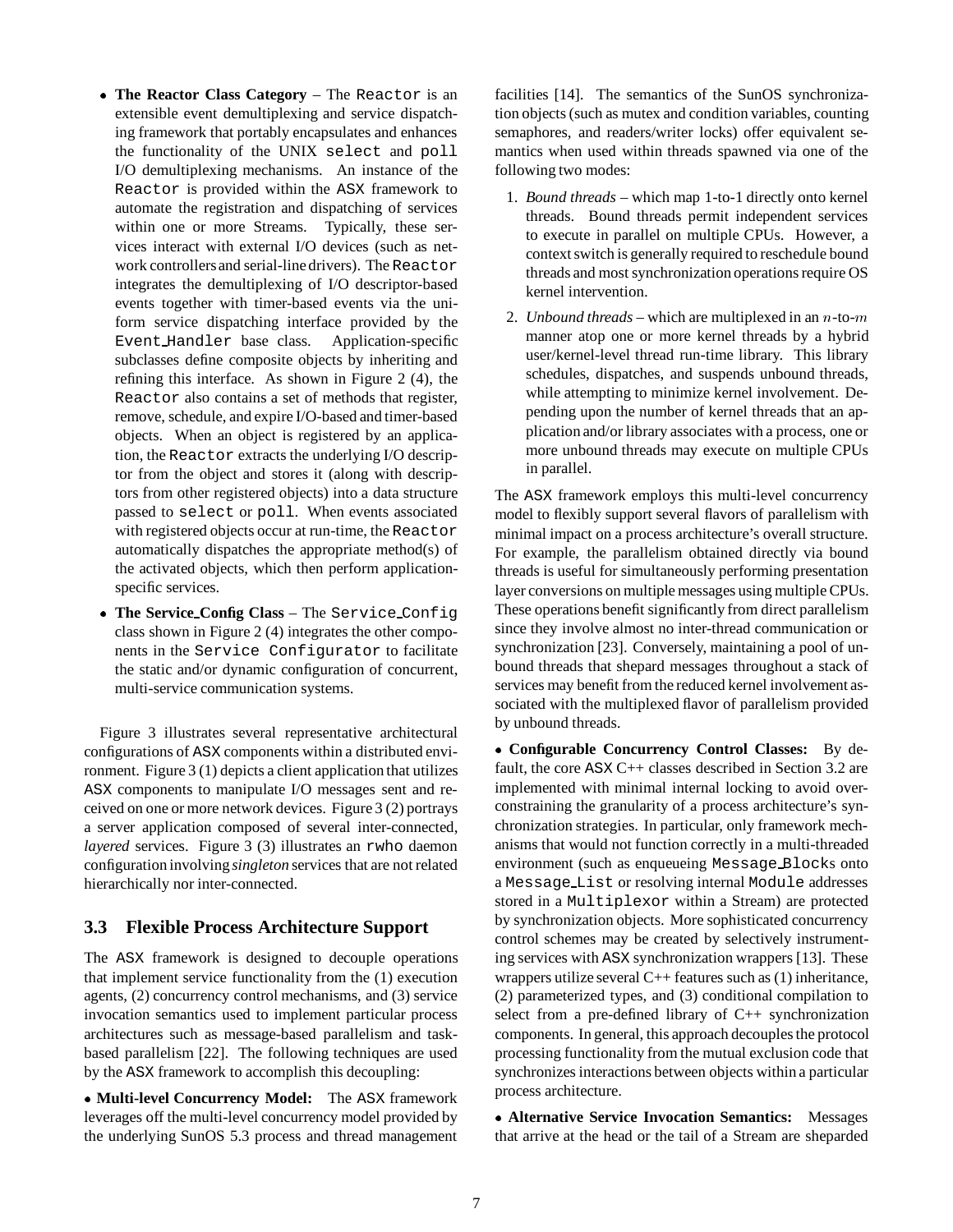

Figure 3: Alternative ASX Distributed Application Configurations

through a series of inter-connected Tasks by repeatedly calling their put and/or svc methods via either synchronous and/or asynchronous invocation mechanisms [24], as follows:

- *Synchronous Invocation* This mechanism borrows the thread of control from the entity that passed a message  $via the Task: :put method. A thread of control gener$ ally originates "upstream" from an application process, "downstream" from an I/O device interrupt, or internally from an event dispatching mechanism (such as a timerdriven callout queue used to trigger retransmissions for connection-oriented transport protocols).
- *Asynchronous Invocation* This mechanism typically emanates from one or more threads associated with a Task or Module. A thread executes a service's Task::svc method, which runs an event loop that continuouslywaits for messages to arrive on the Task's Message List. When messages arrive, the svc routine performs the necessary service processing operations. Messages are forwarded to the next Task in a Stream by invoking the Task:: putnext method, which subsequently calls the put method in the adjacent Task. This put routine will either borrow the thread of control from the Task that invoked it or it will enqueue the message for subsequent processing in its corresponding svc routine.

The ASX framework provides the basic service invocation mechanisms described above. However, an application is responsible for selecting an appropriate set of process architecture policies that combine these synchronous and/or asynchronous invocation mechanisms [1]. In general, selecting



Figure 4: The Distributed Logging Facility

between these different mechanisms involves trade-offs between efficiency, ease of programming, and deadlock avoidance. For example, depending on application characteristics, available OS parallelism, and/or developer constraints (such as cross-platform portability), a Task, Module, and/or entire Stream may be bound to one or more threads of control in a flexible manner determined during Stream configuration.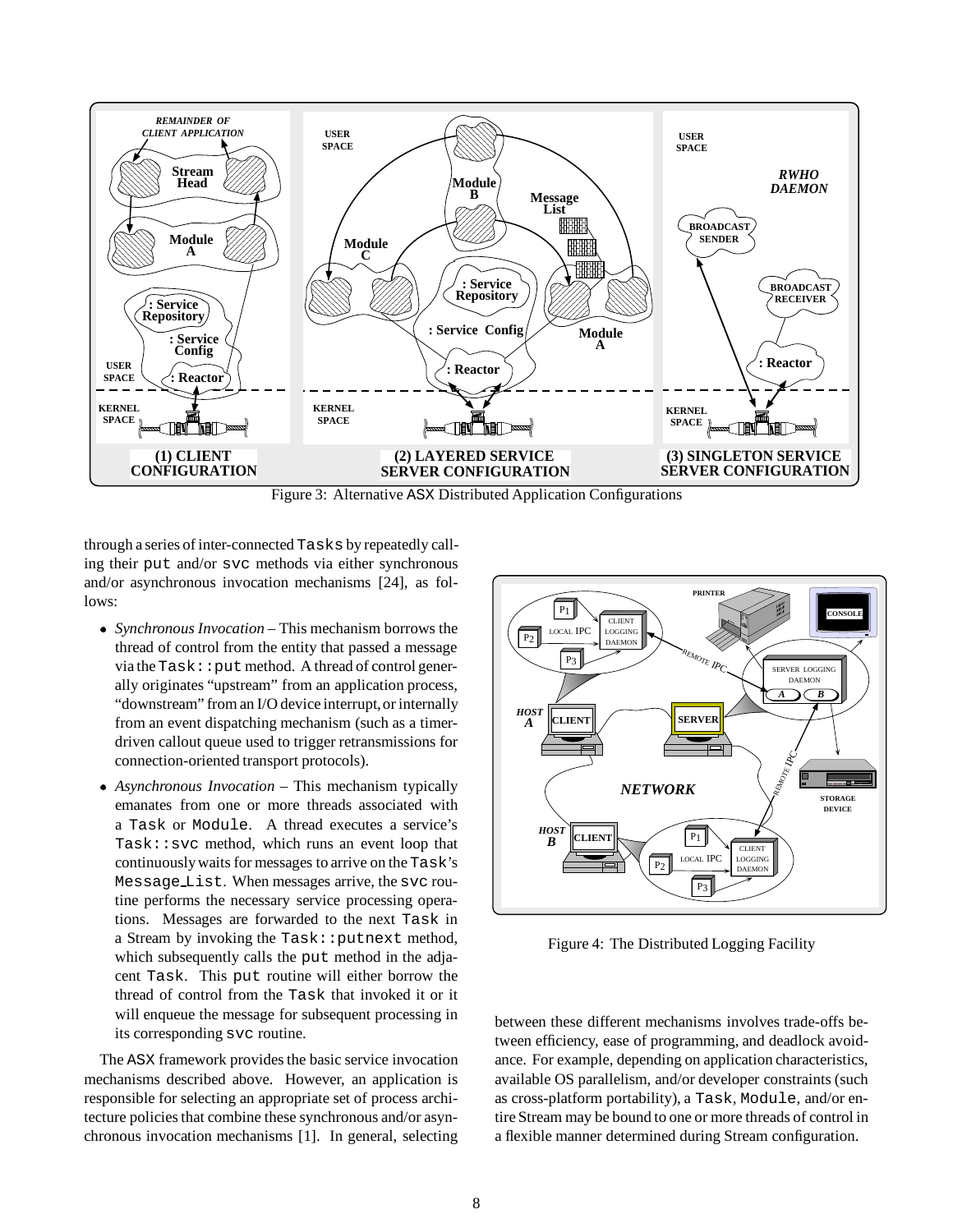

Figure 5: ASX Components in the Distributed Logging Facility

# **4 ASX Examples**

The ASX framework components are currently being used in several research projects [17] and commercial projects [1] to enhance the configuration flexibility and software component reuse of distributed communication systems that operate efficiently and portably across multiple hardware and software platforms. The remainder of this section examines the architecture of two existing communication systems, a distributed logging facility and a device monitoring system for telecommunications devices. Note that the logging facility is an example of a *monolithic* service and the PBX monitoring system is an example of *layered* services operating within the ASX framework.

### **4.1 Distributed Logging Example**

The ADAPTIVE Communication Environment (ACE) provides a distributed logging facility that simplifies distributed application debugging and run-time tracing. Debugging distributed communication systems may be quite challenging since diagnostic output appears in different windows and/or on remote host systems. As shown in Figure 4, the ACE distributed logging facility consists of several interoperating components located on multiple machines throughout an internetwork (the complete design and implementation of the

distributed logging facility is described in detail in [25, 16]).

Application processes  $(e.g., P_1, P_2, P_3)$  running on client hosts use the Log Msg C++ class to generate various types of logging records (such as LOG ERROR and LOG DEBUG). The Log Msg::log method provides a printf-style interface that timestamps logging records and sends them via the FIFO SAP C++ wrapper for named pipes. The named pipe communicates with a *client logging daemon* running on the local host machine. This client logging daemon receives the logging records in "priority order" and uses another C++ wrapper (the SOCK Stream class) to forward the records via a TCP/IP connection to a remote *server logging daemon* residing at a designated server host in a local and/or wide area network. The server logging daemon displays these records on one or more output devices (such as printers, persistent storage devices, and/or monitoring consoles).

The *server logging daemon* is a single-threaded concurrent server [26] that is built upon various ASX components such as the Reactor, the Logging Listener class, and the Logging IO class. The relationships between these components are illustrated in Figure 5. Logging Listener is a template subclass that inherits from the Service Object class (which enables it to be dynamically linked into the server logging daemon and initialized) and is parameterized by the SOCK Listener class and the Logging IO class (which itself is another template class that inherits from Event Handler and is parameterized by the SOCK Stream class). Logging Listener is responsible for establishing connections with clients by dynamically creating Logging IO objects and registering them with the Reactor. The Logging IO class is responsible for displaying logging records sent from multiple client logging daemons on multiple client hosts. Decoupling the connection establishment and data transmission functionality into these two parameterized classes helps to improve the modularity, reusability, and configurability of the distributed logging components.

### **4.2 PBX Device Monitor**

The ASX framework also facilitates the flexible configuration of communication systems containing layered services. Figure 6 illustrates the client/server architecture of a PBX monitoring system. This system is implemented using ASX components. In this example, the server host acts as an intermediate router, forwarding status information generated by one or more PBX devices to client monitoring hosts attached to a network. PBX devices may be attached to a server daemon through some form of communication link (*e.g.,* a serial-line or network connection) that interacts with the Device Adapter class. Likewise, clients attach to the server by (1) establishing a connection with the Client Adapter module and (2) indicating which type(s) of PBX signals they are interested in monitoring. The writeside of the Client Adapter class accepts connection requests from clients and also forwards client-based control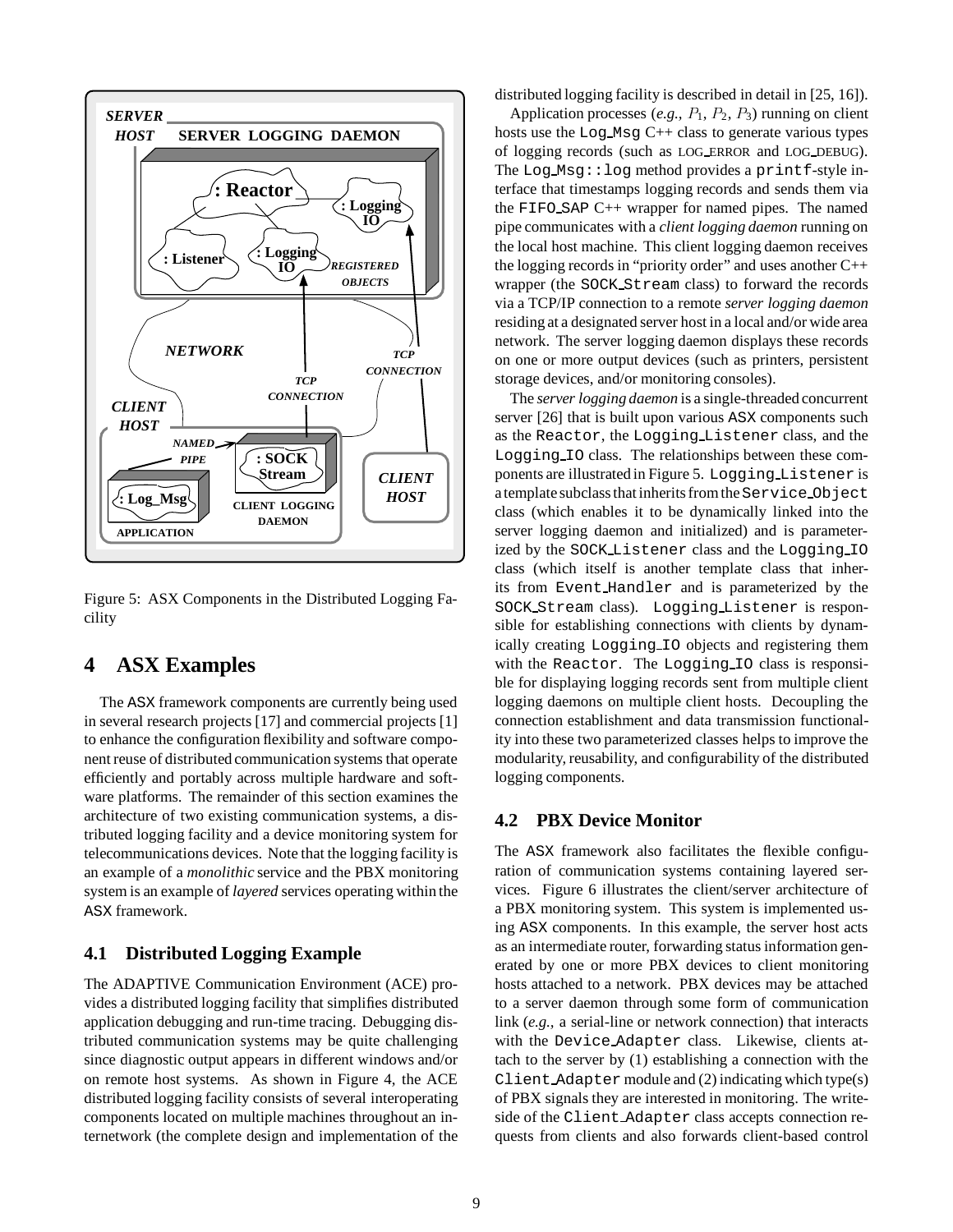messages through the inter-connected write-side Tasks of the Stream to the appropriate PBX.

The read-side of the Device Adapter class is responsible for parsing and transforming incoming device signals into a canonical event message format built atop the Message Block class. These messages are then passed along to the read-side of the Signal Router class, which identifies the client(s) that should receive the message based upon addressing tables maintained in the Task. Once the proper destination(s) are known, the read-side of the Client Adapter class uses separate connections to transmit messages to all clients that have registered previously to receive these particular types of event messages.

An instance of Service Config is used in this example to control the initialization and termination of the Task and Module components configured at installation-timeand during run-time. Likewise, within the Service Config object, an instance of the Reactor is used to dispatch incoming client messages to the appropriate Client IO handler. The Client Listener class handles connection requests from clients and the Client IO class handles data transfer between the server and its clients. Control messages arriving from clients are sent down the write-side of the Stream, starting with the Client Adapter and continuingthrough to the write-side of the Device Adapter. Likewise, incoming signals from devices are sent to the read-side of the Stream, starting with the Device Adapter.

The following  $C++$  code fragment illustrates how the PBX monitoring application configures its hierarchically-related services:

```
Module *da = new Module ("Device_Adapter",
            new Device_Adapter, new Device_Adapter);
Module *ea = new Module ("Event_Analyzer",
             new Event_Analyzer, new Event_Analyzer effort, ensure correct behavior, and improve performance.
Module *mr = new Module ("Multicast_Router",
            new Multicast Router, new Multicast Router);
                                                       is also straight forward to reconfigure the binding of threads
                                                       onto Tasks and Modules in order to reduce programming
```
STREAM PBX\_mon;

```
\mathcal{I}^* Push the modules onto the application stream \mathbf{I}^*if (PBX_app.push (da) == -1)Log_Msg::log (LOG_ERROR "%p\n", sa->get_name ());
else if (PBX_app.push (ea) == -1)
  Log_Msg::log (LOG_ERROR "%p\n", ea->get_name ()AO
else if (PBX\_\,app.push(mr) == -1)Log_Msg::log (LOG_ERROR "%p\n", ca->get_name ());
```
Earlier non-object-oriented incarnations of the PBX monitoring application used *ad hoc* techniques (such as linked lists, parameter passing, and shared memory) to exchange messages between the various related application services. In contrast, the ASX framework provides standard queueing mechanisms that compose and layer the hierarchicallyrelated services together to form a complete server application. Using multiple inter-connected processing modules greatly simplifies portability and configurability. For example, it is relatively simple to migrate certain processing functionality from the server to the clients. Moreover, the ASX framework also shields the majority of the PBX application code from knowledge of the client/server interactions and the



Figure 6: ASX Components for the PBX Monitor Application

particular choice of communication protocols. In addition, it

**5 Concluding Remarks**

The ASX framework is an integral part of the ADAPTIVE  $\dot{C}$ ommunication Environment (ACE) [17]. The goal of the ACE project is to produce an extensible framework that simplifies the development of concurrent, multi-service distributed communication systems composed of services tailored for particular application, OS platform, and network characteristics. To help achieve this goal, the ASX framework employs a variety of advanced operating system mechanisms, object-oriented design techniques, and C++ language features. In general, object-oriented techniques and C++ features enhance software quality factors (such as robustness, ease of use, portability, reusability, and extensibility), whereas OS features improve functionality and performance. In particular, the ASX framework automates many steps involved with configuring and reconfiguring services into distributed communication systems [1]; encapsulates local and remote IPC [15], distributed logging [25], I/O port demultiplexing and service dispatching [16]; and enables flexible